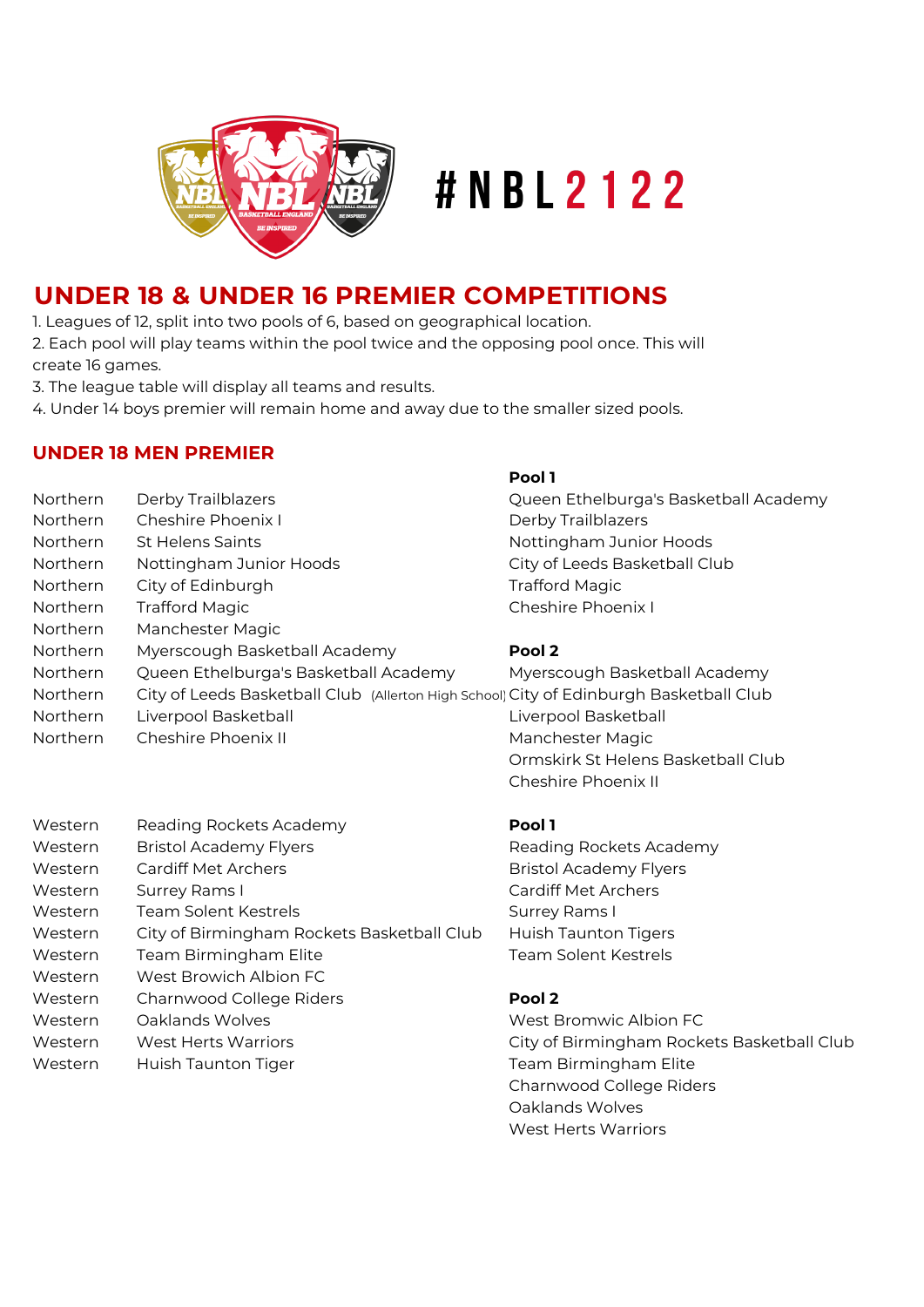| Eastern | Sussex Storm                      | Pool 1            |
|---------|-----------------------------------|-------------------|
| Eastern | Haringey Hawks                    | Sussex            |
| Eastern | London Westside Rangers           | Haring            |
| Eastern | Ipswich Basketball                | Londo             |
| Eastern | Southside Rockets Basketball Club | South             |
| Eastern | South London Topcats              | Londo             |
| Eastern | <b>Kent Crusaders</b>             | CoLA 9            |
| Eastern | CoLA Southwark Pride              |                   |
| Eastern | <b>Greenwich Titans</b>           | Pool <sub>2</sub> |
| Eastern | London Greenhouse Pioneers        | South:            |
| Eastern | London Thunder Basketball Club    | Ipswic            |
| Eastern | London Lions                      | Kent C            |
|         |                                   |                   |

# **UNDER 16 MEN PREMIER**

| Northern | Manchester Magic                           | City of           |
|----------|--------------------------------------------|-------------------|
| Northern | <b>Trafford Magic</b>                      | Newca             |
| Northern | City of Edinburgh Basketball Club          | Chesh             |
| Northern | Newcastle Eagles                           | Traffor           |
| Northern | Cheshire Phoenix Junior Basketball Club    | Manch             |
| Northern | City of Leeds Basketball Club              | City of           |
| Northern | Manchester Giants                          |                   |
| Northern | City of Birmingham Rockets Basketball Club | Pool <sub>2</sub> |
| Northern | Leicester Riders                           | City of           |
| Northern | Team Birmingham Elite                      | Leices            |
| Northern | Derby Trailblazers                         | Team              |
| Northern | Northamptonshire Titans                    | Derby             |
|          |                                            |                   |

| Eastern | <b>Brentwood Leopards</b>           | <b>Brenty</b> |
|---------|-------------------------------------|---------------|
| Eastern | Oaklands Wolves                     | Souths        |
| Eastern | Southside Rockets Basketball Club   | Ipswic        |
| Eastern | Ipswich Basketball                  | Kent C        |
| Eastern | Harrow Falcons                      | Londo         |
| Eastern | <b>Kent Crusaders</b>               | Londo         |
| Eastern | London Lions                        |               |
| Eastern | Haringey Hawks                      | Pool 2        |
| Eastern | London Thunder Basketball Club      | Oaklar        |
| Eastern | <b>Baltic Stars Basketball Club</b> | Harroy        |
| Eastern | London Greenhouse Pioneers          | Harinc        |
| Eastern | WEST HERTS WARRIORS I               | Baltic        |

Sussex Storm Haringey Hawks London Westside Rangers South London Topcats London Greenhouse Pioneers CoLA Southwark Pride

Southside Rockets Basketball Club Ipswich Basketball Kent Crusaders Greenwich Titans London Lions London Thunder Basketball Club

### **Pool 1**

City of Edinburgh Basketball Club Newcastle Eagles Cheshire Phoenix Junior Basketball Club Trafford Magic Manchester Giants City of Leeds Basketball Club

City of Birmingham Rockets Basketball Club Leicester Riders Team Birmingham Elite Derby Trailblazers Manchester Magic Northamptonshire Titans

## **Pool 1**

Brentwood Leopards Southside Rockets Basketball Club Ipswich Basketball Kent Crusaders London Lions **London Thunder Basketball Club** 

Oaklands Wolves Harrow Falcons Haringey Hawks Baltic Stars Basketball Club London Greenhouse Pioneers West Herts Warriors I